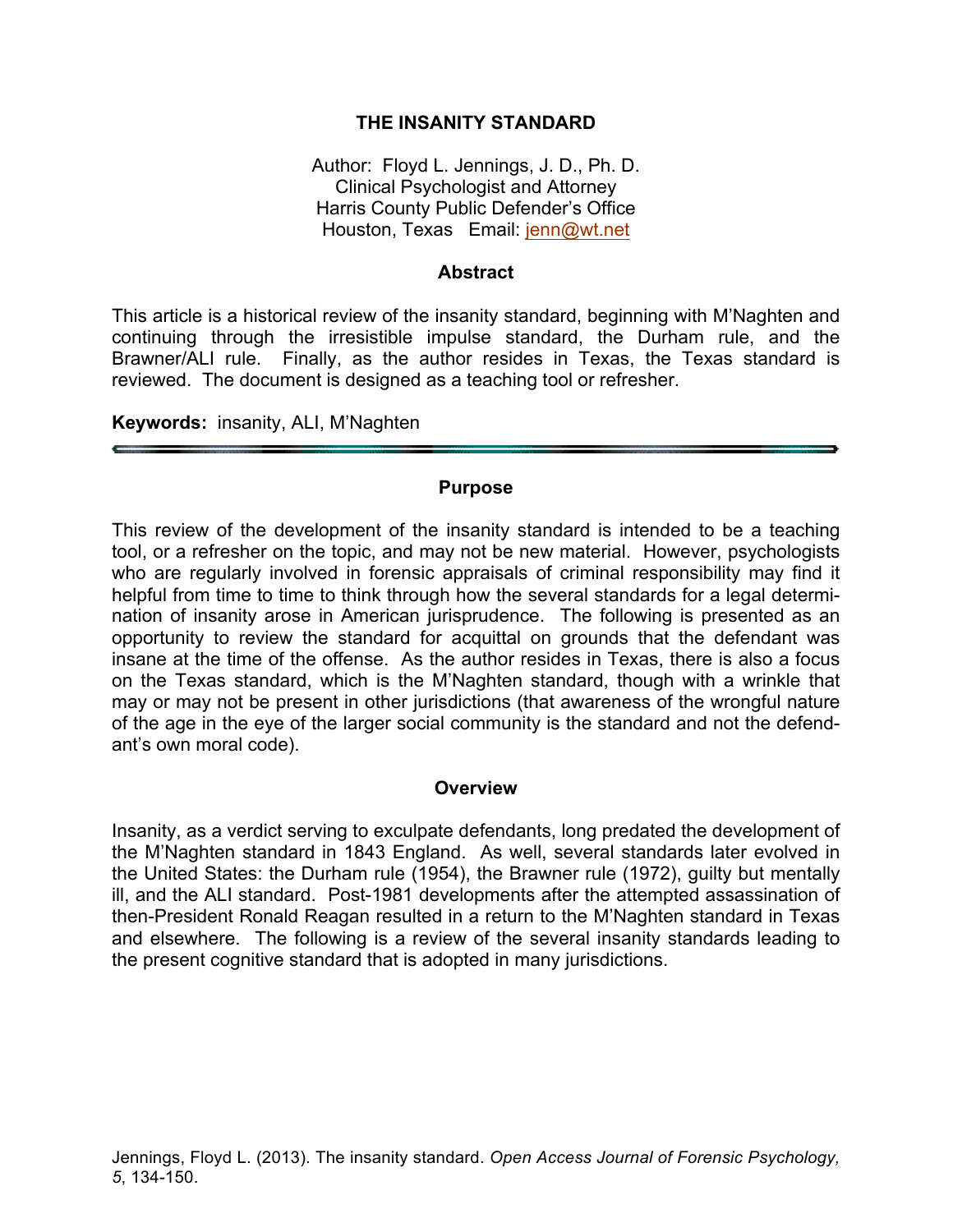### **History of the insanity standard**

### **Pre-M'Naghten**

Aristotle (384 BC – 322 BC) wrote in *Ethics*, Book 3, in discussing virtue, that culpability for criminal acts was to be predicated upon intention (volition) and knowledge, such that an act committed without intent or without knowledge was not an act deserving punishment.

More than 2000 years later, English common law recognized that a defendant was to be exculpated because of insanity. In *Rex v. Arnold* (1724) 16 How St. Tr. 765 (sometimes cited as 16 St. Tr. 704), Arnold shot and wounded Lord Onslow. He was sentenced to death but Lord Onslow secured a reprieve to life in prison. Lord Tracey recognized the "wild beast" standard:

A man must be totally deprived of his understanding and memory, so as not to know what he is doing, no more than an infant, a brute, or a wild beast, such a one is never the object of punishment.

Note, however, that this case report was in written in Latin and the term "wild beast" meant farm animals, as well as deer, or rabbits. Nevertheless, the insanity defense in the 18<sup>th</sup> century was based upon lack of cognition, which would otherwise establish culpability.

There followed a series of cases. In *Rex v. Ferrers*, (1760) 19 How St. Tr 886, the defendant was *pro se*, but 117 Lords of the House of Lords rejected the "irresistible impulse" standard. In *Rex v. Hadfield* (1800), 27 How St. Tr. 1282, Lord Erskine defended Hadfield, a disabled veteran who had brain damage and who was also reportedly delusional, believing he should be put to death by the State, like Christ, to save the world. He shot at King George III, which was a capital crime. Lord Erskine convinced the court to overthrow the "wild beast" test and view insanity as the "product of delusion." The defendant was found not guilty and committed to Bedlam.

### **The M'Naghten standard**

It was a foggy day in London town on Friday, the 20th of January, 1843. $1$  In the late afternoon, the soot from coal fires used for heating combined with the mist to cast a dark pall over the city such that by four o'clock in the afternoon it was dark (though the sun set at roughly 4:15-4:30 p.m.). The first gas streetlights had appeared in London in 1807, and by the 1840's they were common, though casting only a dim light through the

 $1$  Only a week earlier, on 13 January 1843, some of the lowest barometric pressures ever recorded in the United Kingdom were observed, 954.8mb in London at 12:45 p.m., though the temperature on 20 January had risen from a low in the 30s the week prior to the low 40s, and the month was to be warmer than usual. See, for example, the Armagh Meteorological Records, also, Nature, No. 1742, Vol. 67 (March 19, 1903).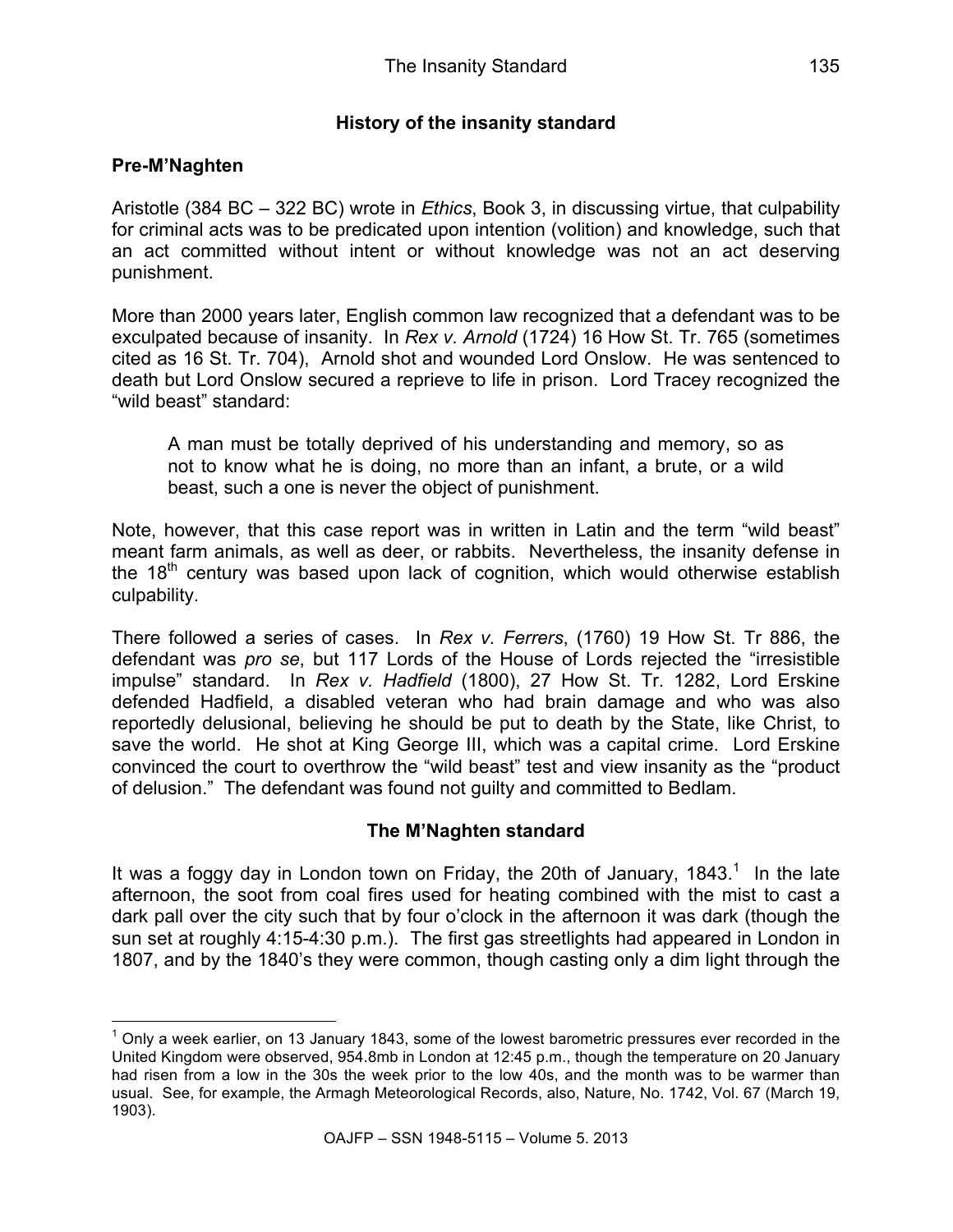miasmic fog. This was truly Charles Dickens' London, as he depicted in *A Christmas Carol* in 1843, and a rather grim place indeed.

Shortly after four in the afternoon, a distinguished gentlemen left government buildings, likely the treasury office on Whitehall (which is across St. James park from Buckingham Palace and St. James Palace), though some reports say it was the official residence of the Prime Minister, Sir Robert Peel, in Whitehall Gardens. In any event, he was walking north on Whitehall, past the horse guards parade grounds, toward Charing Cross. He was soon to be shot in the back by Daniel M'Naghten.<sup>2</sup>

Daniel M'Naghten was a Scottish wood-turner (wood worker) who had persecutory delusions as well as command hallucinations. He believed in a worldwide conspiracy wherein Sir Robert Peel, the prime minister, was seeking to kill him. In fact, M'Naghten had complained to the police on several occasions, seeking protection. He had come to London from Glasgow some months earlier (though he had made a still earlier trip to France). On the afternoon of January 20, 1843, M'Naghten was standing near the location described, and had intended to shoot the prime minister, Sir Robert Peel. However, M'Naghten mistook the PM's personal secretary/chief of staff, Edward Drummond, for the prime minister and shot him point blank in the back. A police officer standing literally a few feet away took M'Naghten into custody before he could discharge a second weapon he had on his person. Drummond had sufficient strength to stagger a short distance to the townhome of his brother-in-law, where he languished for five days, dying either of sepsis or due to the medical practice of leeching.

When arrested, M'Naghten had on his person a bank receipt for £745—as much as \$100,000 in today's currency. How he had access to such a large sum was never discussed in trial or subsequent proceedings (though conspiracy theorists could argue that M'Naghten was part of a larger movement against the Prime Minister and government). M'Naghten was charged and his defense was orchestrated by his father who applied to the court to have the funds released to pay for his defense. The trial was held slightly over a month later on March 2-3, 1843, and M'Naghten was defended by a well-known attorney, Alexander Cockburn. Several medical witnesses testified that his delusions had served to relieve him of "all restraint over his actions." M'Naghten testified at his arraignment that:

'The Tories in my native city have compelled me to do this. They follow me and persecute me wherever I go, and have entirely destroyed my peace of mind. They followed me into France, to Scotland all over England. They have accused me of crimes of which I am not guilty; they do everything in their power to harass and persecute me; in fact, they wish to

 <sup>2</sup> J. Thomas Dalby *The Case of Daniel McNaughton: Let's get the story straight*, Am. J. Psychiatry, vol 27, 2, (2006) presents an alternative, well-researched and cogent account of the case, arguing that Drummond was not walking out of the government buildings but was returning from Drummond Bank on Downing Street, having left his offices earlier, gone to the family bank in Charing Cross and was now returning. Moreover, Dalby argues that the evidence that M'Naghten (different spellings appear in different documents, often even the same) intended to shoot the prime minister is scanty. The assailant evidently reported that Drummond was part of the "crew" that had been following him.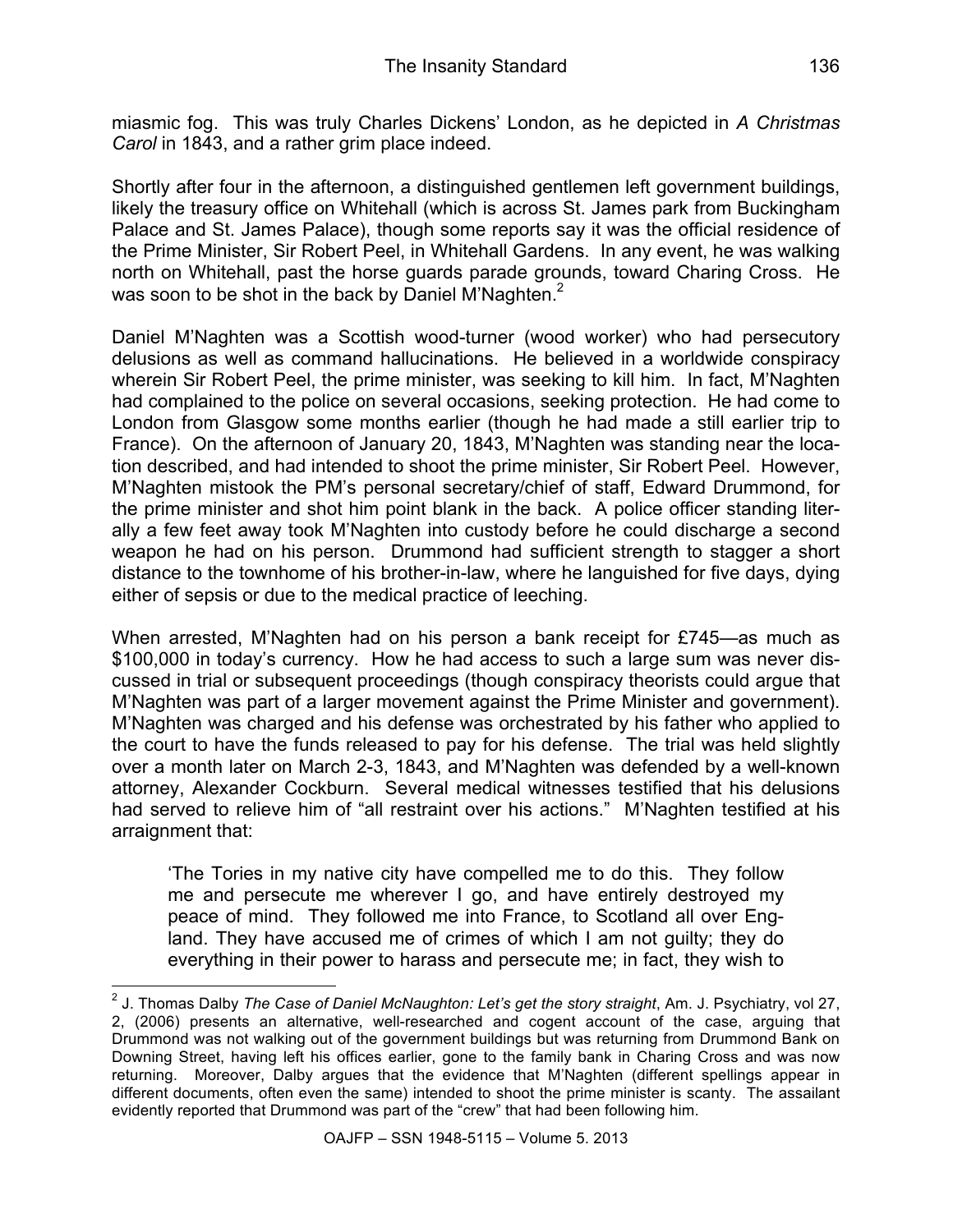murder me. It can be proved by evidence. That is all I have to say.<sup>3</sup> At trial, the defense had several medical witnesses and the prosecution had no rebuttal witnesses; and, in fact, the prosecutor said in his closing statement, 'I cannot press for a verdict against the prisoner.' Chief Justice Tindal, in his charge to the jury, reminded them that, if they found the prisoner not guilty on the ground of insanity, he would receive treatment. The jury did not retire to deliberate and essentially immediately returned a verdict of not guilty by reason of insanity. 4 St. Tr. (N.S.) 847.

M'Naghten was hospitalized in Bethlehem, known as "Bedlam," and transferred to Broadmoor in 1863, where he died in 1865.<sup>4</sup>

Subsequent to the trial, there was much hue and cry in England concerning M'Naghten's acquittal. Queen Victoria had become Queen in 1837, at age 18. She married in  $1840<sup>5</sup>$  and was the object of an assassination attempt in that year. A second attempt occurred in 1842.<sup>6</sup> Because of the shooting of Drummond, she was distressed about M'Naghten's acquittal and requested that the case be reviewed by the House of Lords. That body then called on twelve judges of the common law courts, including Lord Chief Justice Tindal, to answer a series of questions regarding the law of insanity. The comments of those judges became the basis of modern law. Thus, Daniel's case (1843) 10 Cl. & F. 200 was not the legal decision of the M'Naghten case, but a statement of the views of judges who, incidentally, protested as to the inconvenience of being called upon to express their opinions in the abstract and not in relation to the facts of a particular case and without argument or debate of the matter, per C. J. Kennedy, delivering the judgment of the Court of Criminal Appeal in *Attorney General v. O'Brien* (1936) I.R. 263.

The rules stated by the judges in the M'Naghten case were as follow:

- 1. Persons acting under the influence of an insane delusion are punishable if they knew at the time of committing the crime that they were acting contrary to law.
- 2. Every man is presumed sane and to have sufficient reason to be held responsible for his crimes.
- 3. To establish a defense on the ground of insanity it must be clearly proved that, at the time of committing the act, the accused was laboring under

 $3 \text{ R}$  Moran Knowing Right from Wrong: The insanity defense of Daniel McNaughten. The Free Press, New York, 1981.

See, Jacques M. Quen, An Historical View of the M'Naghten Trial, Bulletin of the History of Medicine, 1968, 42:43-51.

 $5$  Edward Oxford was the assailant, discharging two weapons before being restrained by passers-by. He was acquitted not guilty by reason of insanity and several years later released from Broadmoor, residing in Australia, and died in 1900. See: Charles, Barrie (2012). Kill the Queen! The Eight Assassination Attempts on Queen Victoria, Amberley Publishing, ISBN 978-1-4456-0457-2

John Francis shot at the Queen while she was riding in a carriage. He was convicted and given the death penalty, which was commuted to "transportation for life," i.e. being sent to Australia, a penal colony. There were several other attempts on the Queen in later periods.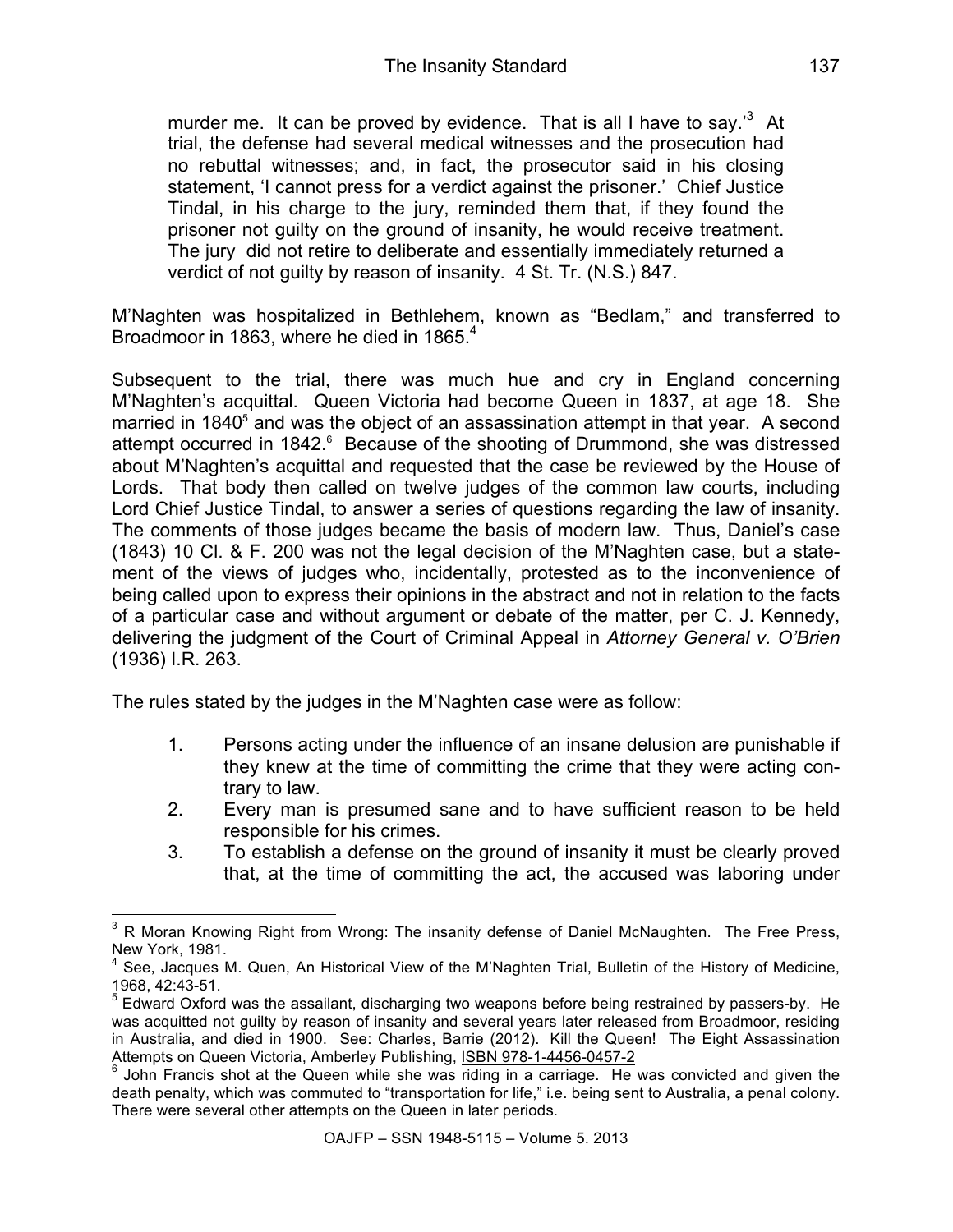such a defect of reason, from disease of the mind, as not to know the nature and quality of the act he was doing, or, if he did know it, that he did not know he was doing what was wrong.

- 4. If the accused was conscious that the act was one that he ought not to do, and if the act was at the same time contrary to the law of the land, he is punishable.
- 5. A person under a partial delusion is to be considered as if the facts with respect to which the delusion exists were real.

This standard, with minor modifications, was to survive as the principal standard upon which most American jurisdictions rely.

## **Irresistible impulse test**

Nonetheless, only a year after the M'Naghten case, a different standard was introduced in America: the irresistible impulse test. In *Commonwealth v. Rodgers*, 7 Metcalf 500 (Mass. 1844), the court held:

'If then it is proved, to the satisfaction of the jury, that the mind of the accused was in a diseased and unsound state, the question will be, whether the disease existed to so high a degree, that for the time being it overwhelmed the reason, conscience, and judgment, and whether the prisoner…acted from an irresistible and uncontrollable impulse. If so, then the act was not the act of a voluntary agent, but the involuntary act of the body without the concurrence of a mind directing it.' *Commonwealth v. Rodgers*, p.502.

Some 85 years later, in 1929, the D. C. Circuit adopted the irresistible impulse standard not as the primary standard, but as supplementary, in *Smith v. U.S.*, 36 F.2d 548 (D. C. Cir. 1929). See below (italics mine):

The modern doctrine is that the degree of insanity which will relieve the accused of the consequences of a criminal act must be such as to create in his mind an uncontrollable impulse to commit the offense charged. This impulse must be such as to override the reason and judgment and obliterate the sense of right and wrong to the extent that the accused is deprived of the power to choose between right and wrong. The mere ability to distinguish right from wrong is no longer the correct test either in civil or criminal cases, where the defense of insanity is interposed. *The accepted rule in this day and age, with the great advancement in medical science as an enlightening influence on this subject, is that the accused must be capable, not only of distinguishing between right and wrong, but that he was not impelled to do the act by an irresistible impulse,* which means before it will justify a verdict of acquittal that his reasoning powers were so far dethroned by his diseased mental condition as to deprive him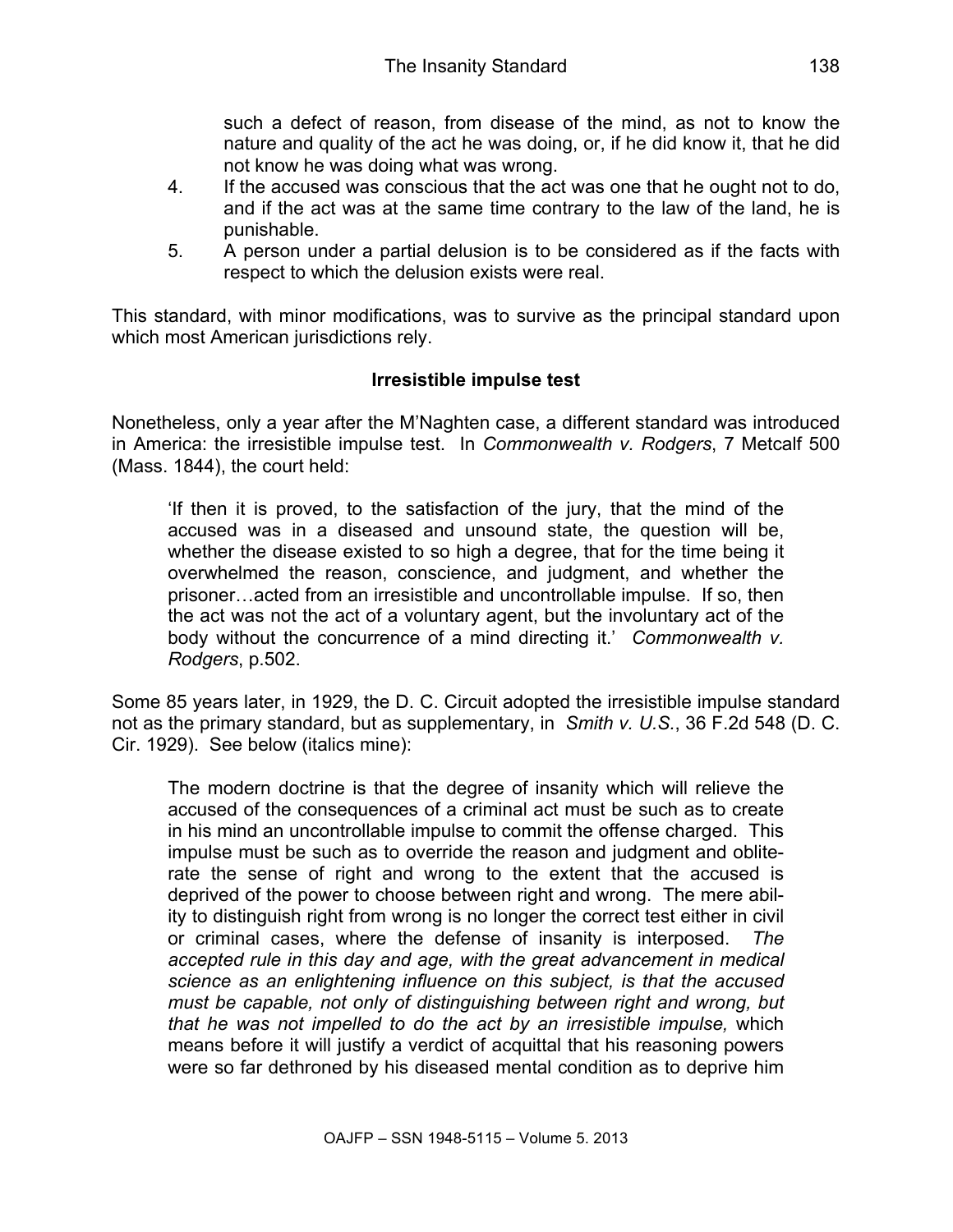of the will power to resist the insane impulse to perpetrate the deed, though knowing it to be wrong.

This standard is a kind of duress standard, also adopted briefly in some states in the 19th century, and used (successfully) in the Lorena Bobbitt trial in 1994. It was, however, not widely adopted. The D. C. Circuit was to regard it as too narrow, i.e. dependent solely on near instantaneous impulses. In *Sollars v. State*, 316 P.2d 917 (Nev. 1957) the court criticized this standard as having little acceptance by the mental-health community, as "the will and intellect cannot easily be separated one from the other." *Spurlock v. State*, 368 S.W.2d 299 (Tenn.1963). The Spurlock court agreed with Durham, which preceded it, (*Durham v. United States*, 214 F.2d 862 [D. C. Cir. 1954]) that the irresistible impulse standard "offered insufficient criteria." Even as early as 1912, in *State v. Riddle*, 150 S.W. 1044 (Mo. 1912), Missouri repudiated the irresistible impulse test (before its adoption in the D. C. Circuit).

## **The Durham Standard**

The Durham standard came into existence in 1954, in *Durham v. United States*, 214 F.2d 862 (D. C. Cir. 1954) through the opinion of Judge Bazelon.

Judge David L. Bazelon, appointed in 1949, served on the D. C. Circuit until 1979 (and in semi-retirement thereafter). In Durham, he broadened the M'Naghten rule to state: "an accused is not criminally responsible if his unlawful act was the product of mental disease or defect." (Although it is often said that the Durham standard is the same as the New Hampshire standard in State v. Pike,  $[N. H. 1870]$ , that is not accurate.)

Monty Durham was arrested in the District of Columbia in 1951 on a "house breaking" charge. He was then 26 years of age.

• In 1945 at the age of 17, he was discharged from the Navy as unfit for military service, suffering from a "profound personality disorder."

• In 1947, he pled out to three years' probation on an auto-theft case.

• Shortly thereafter he attempted suicide and was hospitalized at St. Elizabeth's for three months.

 <sup>7</sup> See discussion in John Reid, *Understanding the New Hampshire Doctrine of Criminal Insanity*, 69 Yale L.J. 367, 381 (1960). The New Hampshire doctrine asserts more than that the act must be the product of mental illness. Rather it requires that the "disease is of such a character, or was (it) so far developed, or had it so subjugated the powers of mind, as to take away the capacity for form or entertain a criminal intent." It appears there is no mens rea, because of the mental illness. Reid, in a convoluted argument says that mens rea remains, though Henry Weihofen in *Mental Disorder as a Criminal Disease* (1954) had firmly argued that the New Hampshire standard rests "upon the fundamental principle that criminal responsibility requires a guilty intent, or mens rea, as well as a prohibited act"; and the New Hampshire standard essentially removes the mens rea. In addition, and in contrast to the common standard used in many jurisdictions, New Hampshire sees insanity not as a mixed term of law and fact, but solely as an issue of fact—an evidentiary issue—to be determined by a jury. New Hampshire judges have refused to establish a definition of "mental disease."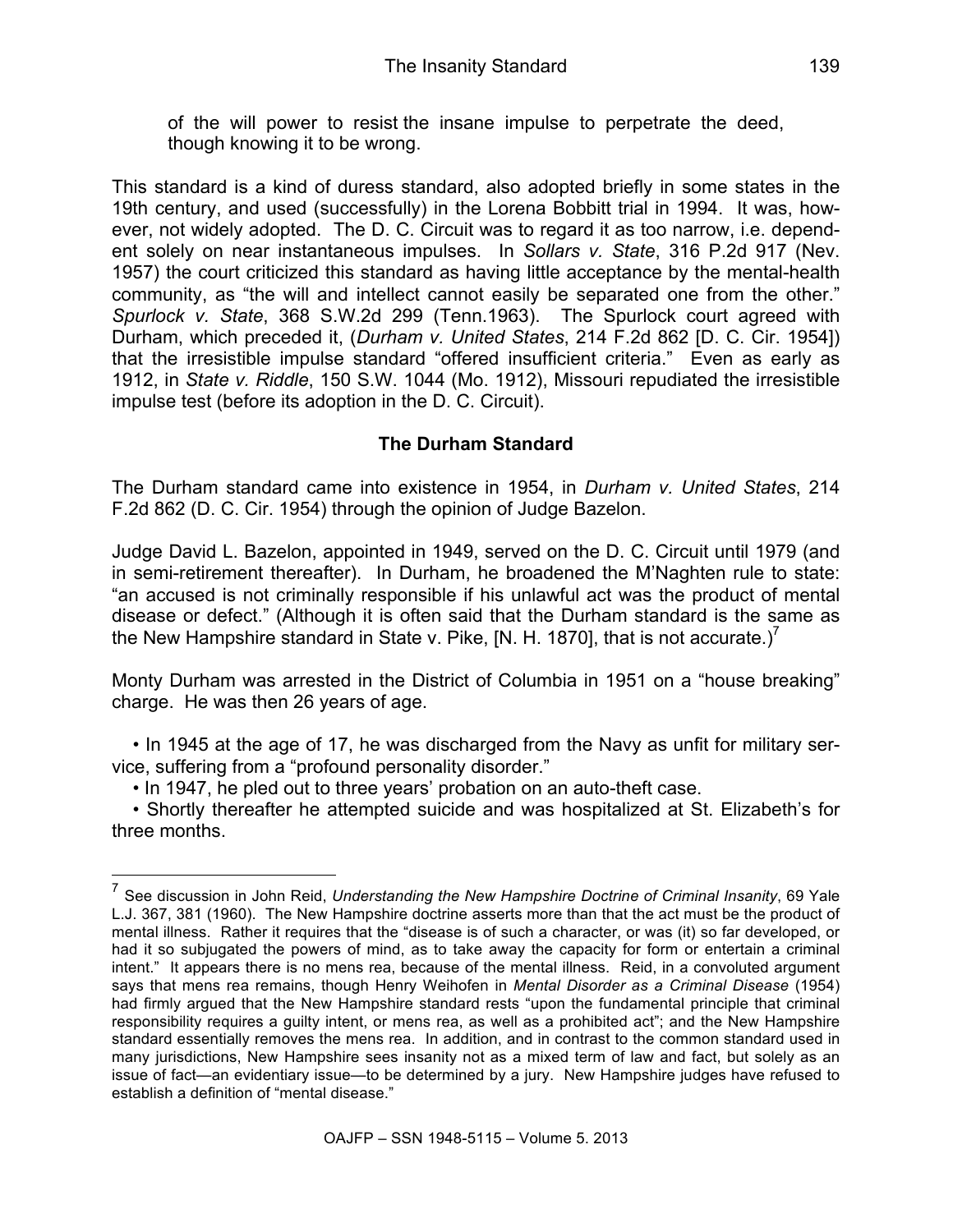• In 1948, he had some bad checks, and the probation on the unauthorized use of a motor vehicle case was revoked, but he became psychotic in jail and was again sent to St. Elizabeth's suffering from "psychosis with psychopathic personality." He remained for 15 months and was discharged in 1949, returning to jail.

• In June 1950, he was released but violated conditions by leaving the District. He fled to the South and Midwest, passing bad checks and was returned to D. C. where he was again found to be of "unsound mind," whether incompetent by modern standards or simply insane is not clear. But he returned to St. Elizabeth's in February 1951 and remained until May 1951, though the diagnosis was "without mental disorder, psychopathic personality."

• He was rearrested on July 13, 1951, re-committed to St. Elizabeth's and released in February 1953 as "mentally competent to stand trial."

The court undertook a critique of the essentially cognitive, or knowledge-based, test for insanity and then suggested that the irresistible impulse test was also flawed in that there was a presumption of near instantaneous and overwhelming impulses to commit an act. Whereas, the nature of mental illness is such that the act may be calculated and "yet the act of a madman."

We find that the 'irresistible impulse' test is also inadequate in that it gives no recognition to mental illness characterized by brooding and reflection and so relegates acts caused by such illness to the application of the inadequate right-wrong test. We conclude that a broader test should be adopted.

The court then added that, "The rule we now hold must be applied on the retrial of this case and in future cases is not unlike that followed by the New Hampshire court since 1870. It is simply that an accused is not criminally responsible if his unlawful act was the product of mental disease or mental defect." The reference to New Hampshire may be in error, but the rule relating to insanity as a product of mental disease or defect is clear.

The Durham rule was designed to (1) broaden the scope of the then-existing test of insanity, (2) strengthen the role of the expert witness in criminal proceedings, and (3) allow consideration of more than cognitive factors to include instantaneous but irresistible impulses. $8$  In short, if the M'Naghten standard was a knowledge standard, the Durham rule is a volitional standard, where volition is impaired.

Subsequently, however, problems arose in the definition of "mental disease" and because of the vagaries of mental-health diagnoses, experts frequently disagreed. In addition, the Durham standard was criticized for being far too broad.<sup>9</sup> But, also,

 <sup>8</sup> For a discussion see, Samuel Jan Brakel & Alexander D. Brooks (2001), *Law and Psychiatry in the Criminal Justice System*, New York: Williams S. Hein & Co.

<sup>9</sup> Kwosek v. State, 100 N.W.2d 339 (Wisc. 1960); Kahan, Dan M. and Nussbaum, Martha C., *Two Conceptions of Emotion in Criminal Law*, 96 Colum. L. Rev. 269 (1996).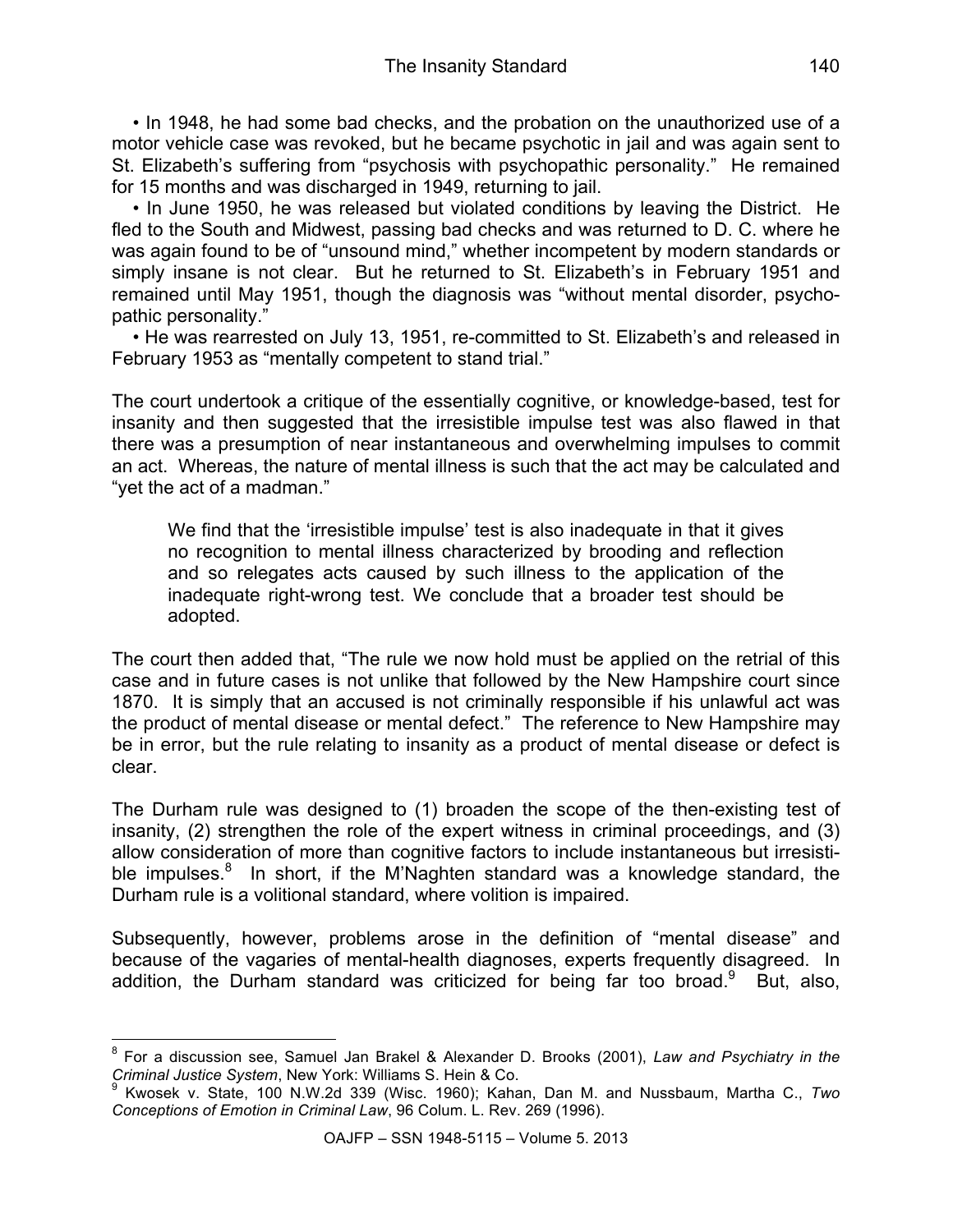experts, not fully appreciating the new standard, offered opinions on the ultimate issue without providing specific linkages of the diagnosis or diagnoses to the criminal act.<sup>10</sup>

### **Brawner/ALI rule**

Some eighteen years after the Durham decision, in 1972, the Brawner rule appeared in *United States v. Brawner*, 471 F.2d 969 (D. C. Cir. 1972).

In September of 1967, Archie Brawner was at a party in which there were fights and he was injured in the jaw during one of those altercations. The opinion indicates that he left about 10:30 p.m., returned a half hour later with a firearm, discharged one round into the ground outside, and then went to the closed apartment door, discharging five rounds through the door, striking one Billy Ford, resulting in Mr. Ford's death.

Upon evaluation, Mr. Brawner was variously seen to exhibit "epileptic personality disorder," "psychologic brain syndrome associated with a convulsive disorder," "personality disorder associated with epilepsy," or, more simply, "an explosive personality." All agreed that his condition was exacerbated by the use of alcohol. There was further agreement that the defendant had a mental condition as well as a clearly neurological condition (though in the modern world virtually all mental conditions are seen as having a biological basis).

As might be expected, the experts disagreed, some saying he was simply angry (and intoxicated) on the night in question (which would likely have led to a guilty verdict in states where voluntary intoxication is no defense). Other experts said there was a causal link between his mental-health condition and the criminal act, about which there was no doubt he had committed.

The court proceeded to trace the development of the irresistible impulse test and the Durham test, noting that the latter gave rise to the possibility of "trial by label" (if the act was the product of "mental disease or defect"). Not only was there difference, namely, what was or was not a "mental disease," but the question of what constituted a "product" of the mental disease was often not well explicated; or the mere presence of the condition presumed the product. The court noted that the Durham rule was supplemented in *Carter v. United States*, 102 U.S.App.D. C. 227 at 234, 235, 252 F.2d 608 at 615-616 (1957):

The simple fact that a person has a mental disease or defect is not enough to relieve him of responsibility for a crime. There must be a relationship between the disease and the criminal act; and the relationship must be such as to justify a reasonable inference that the act would not have been committed if the person had not been suffering from the disease.

 <sup>10</sup> Roesch, R., Zapf, P., Hart, S. (2010) Forensic *Psychology and Law*, p.40. Hoboken, NJ: John Wiley & Sons.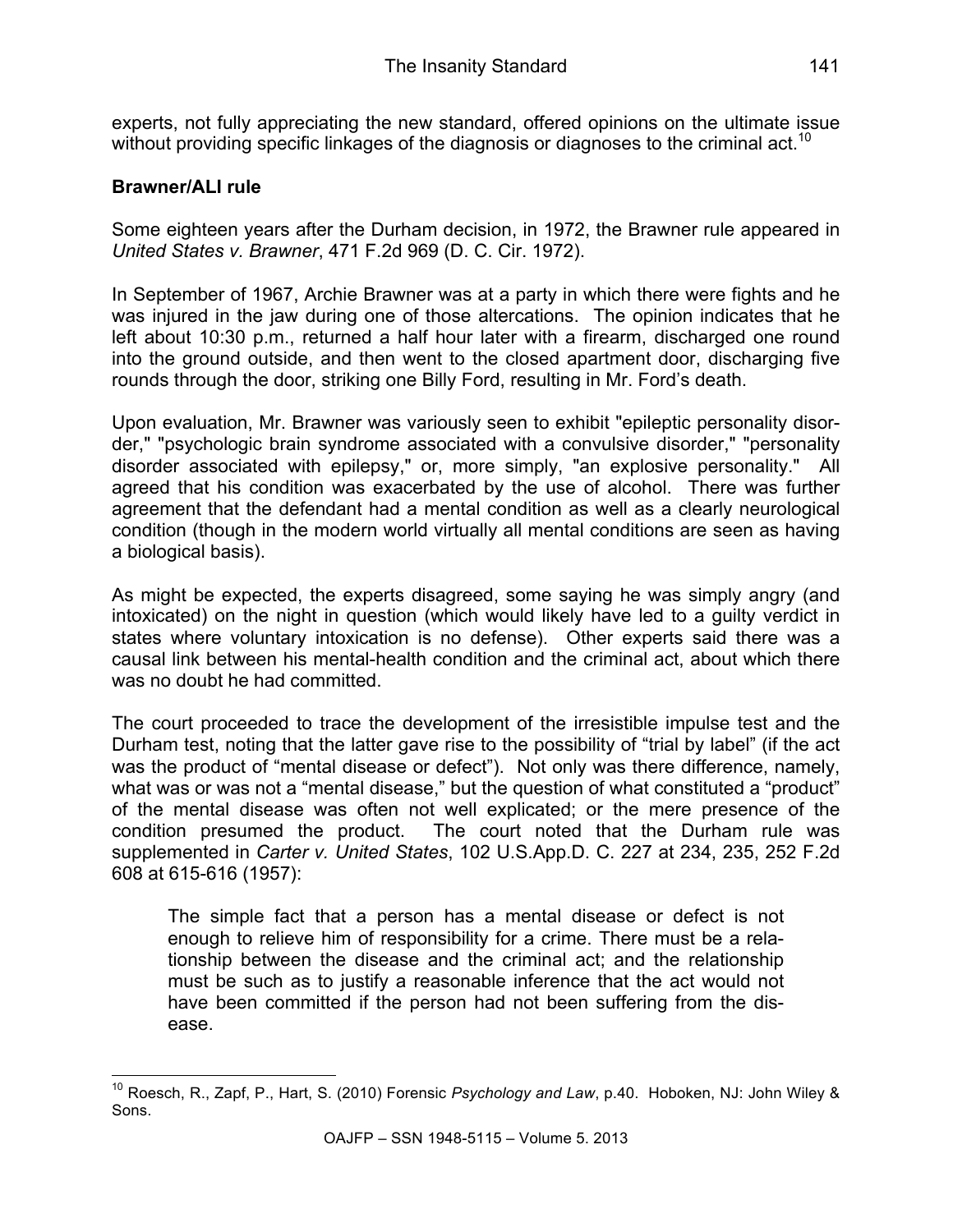The difficulties in this period also led to the federal rule prohibiting experts from commenting on the ultimate issue.

Ultimately, the Brawner court was to adopt the definition propounded in the American Legal Institute's Model Penal Code, i.e. the ALI standard:

A person is not responsible for criminal conduct if at the time of such conduct as a result of mental disease or defect he lacks substantial capacity either to appreciate the criminality [wrongfulness] of his conduct or to conform his conduct to the requirements of the law. 11

The ALI standard, therefore, has three prongs:

• the presence of "mental disease or defect," such that

 the actor lacks "substantial capacity to appreciate the criminality [wrongfulness] of his conduct, or,

• is (as a result of the mental disease or defect) unable to confirm his conduct to the requirements of the law.

The American Legal Institute began studying the issue of criminal responsibility in 1953 and the Model Penal Code was finally adopted in 1962. It became the more commonly used standard throughout the country until the John Hinckley trial in 1982. After his attempted assassination of then-President Reagan in 1981, and subsequent acquittal on grounds of "not guilty by reason of insanity," numerous states changed the insanity standard, dropping the "unable-to-conform" prong.

# **Insanity Defense and Reform Act (IDRA)**

In 1984, partially in response to the Hinckley assassination attempt, the United States Congress passed the Insanity Defense and Reform Act<sup>12</sup> addressing the following issues:

• Affirmative defense: establishing that insanity is an affirmative defense under any Federal Statute, such that at the time of the commission of the acts constituting the offense, the defendant as a result of a severe mental disease or defect, was unable to appreciate the nature and quality or the wrongfulness of his acts.

- Burden of proof: the defendant has the burden of proof.
- Standard of evidence: the standard of evidence is clear and convincing.

This act reduced the volitional prong of the ALI standard and was instrumental in prompting similar changes in many states. Essentially, the 1984 Insanity Defense and Reform Act brought the courts on the federal level, and as adopted in many states, back to the M'Naghten rule.

<sup>&</sup>lt;sup>11</sup> American Legal Institute (1962). *Model Penal Code*. Philadelphia, PA.<br><sup>12</sup> Pub. L. No. 98-473, secs. 401-06, 98 Stat. 2057-70 (1984). For a discussion see United States v. Owens, 854 F.2d 432 (11<sup>th</sup> Cir. 1988).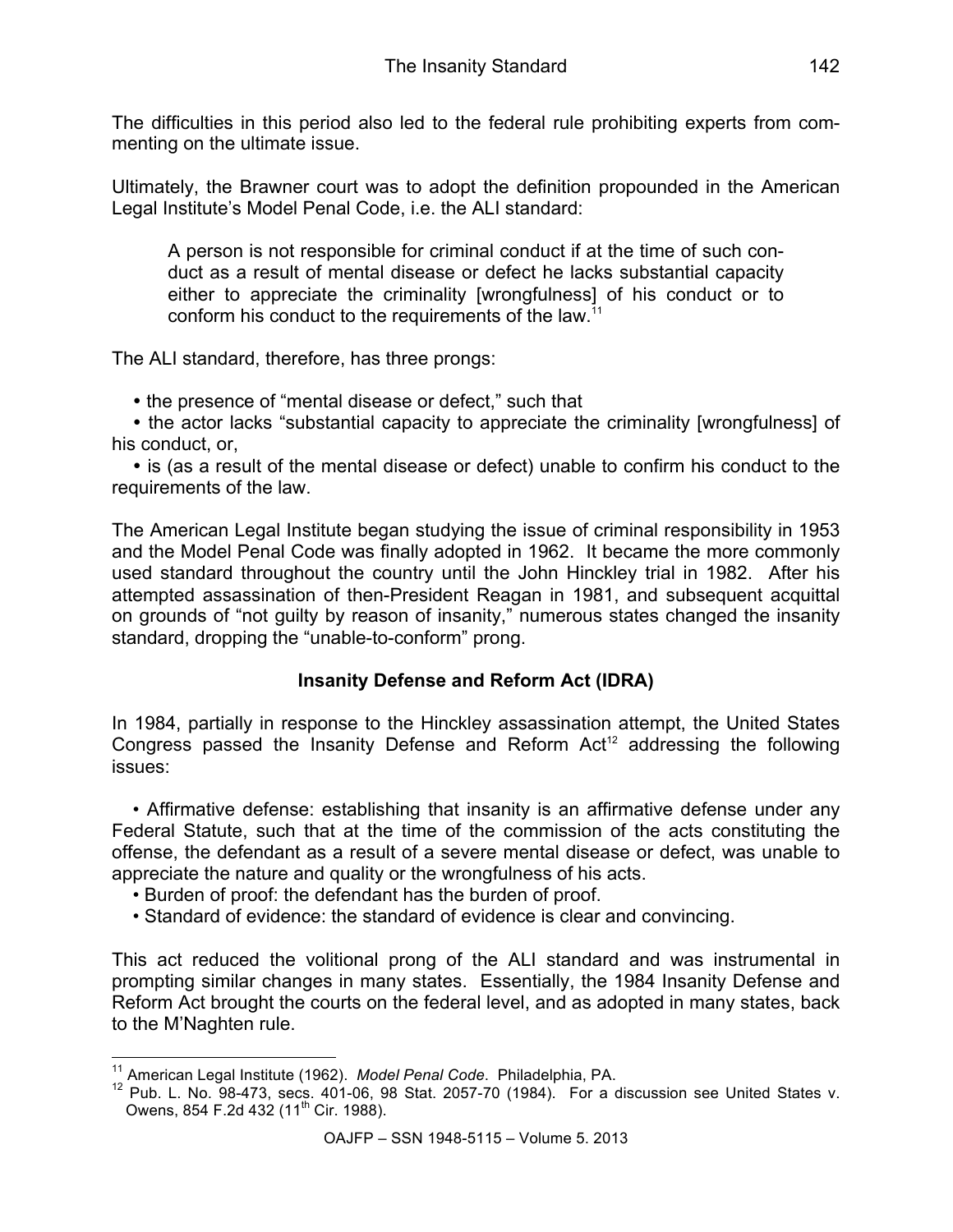## **Guilty but mentally ill**

Several states have also adopted a "guilty but mentally ill" standard. States allowing, if not requiring, the GBMI standard include:

Alaska (allowing) Arizona (allowing) Delaware (allowing) Georgia (allowing) Illinois (allowing) Indiana (allowing) Kentucky (allowing) Michigan (allowing) Montana (abolished NGRI, GBMI permitted) New Mexico (allowing) Pennsylvania (allowing) South Carolina (allowing) South Dakota (allowing) Utah (abolished NGRI, GBMI permitted)

GBMI means a substantial disorder, significantly impairing judgment, the capacity to recognize reality, or the ability to cope with ordinary demands of life. GBMI defendants suffer the same sentence as persons conventionally convicted but the place of confinement may be a mental facility.

### **Texas Standard**

The author resides in Texas and will review the Texas standard as illustrative of a M'Naghten standard rather narrowly applied. Texas has had its share of NGRI cases, although few persons are adjudicated NGRI: In FY-09, some 900,000 cases were disposed of in Texas, and according to the Department of State Health Services (DSHS), only 156 were committed to a state hospital post acquittal as required by statute for any offense involving "dangerous conduct."<sup>13</sup> The actual data is difficult to obtain regularly as the Office of Court Administration for the state does not solicit or maintain this information. Suffice it to say that NGRI acquittals are infrequent events.

### **The Standard**

The Texas standard (for adults) is codified in Tex. Penal Code §8.01:

It is an affirmative defense to prosecution that, at the time of the conduct charged, the actor, as a result of severe mental disease or defect, did not know that his conduct was wrong.

<sup>&</sup>lt;sup>13</sup> Tex. Code Crim. Proc. art. 46C.157ff.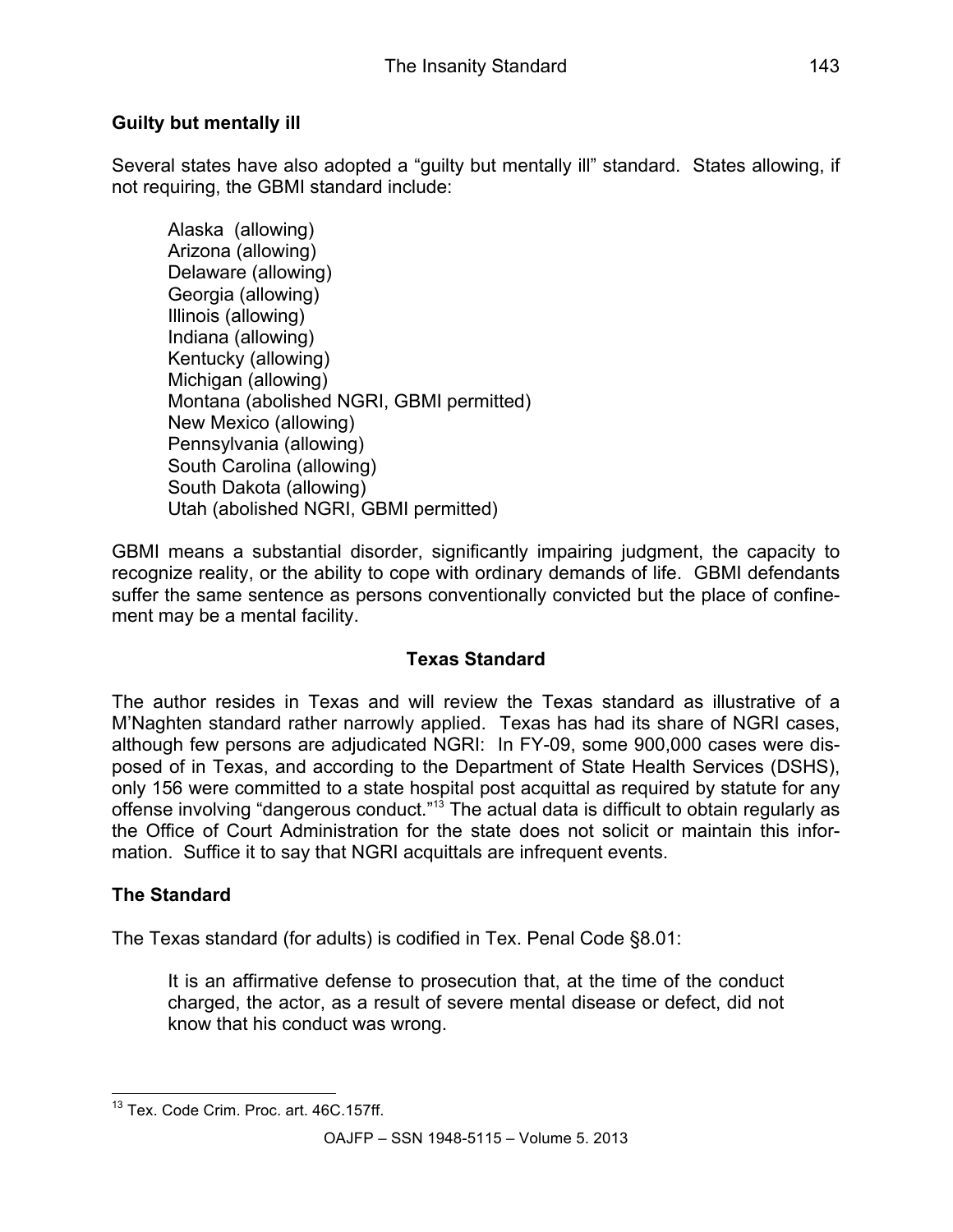Note that the juvenile standard is in Tex. Family Code §55.51, and refers to "lack of responsibility for conduct." It incorporates the ALI standard, including the "inability-toconform prong" eliminated from the adult standard.

Sec. 55.51. LACK OF RESPONSIBILITY FOR CONDUCT DETERMINA-TION; EXAMINATION. (a) A child alleged by petition to have engaged in delinquent conduct or conduct indicating a need for supervision is not responsible for the conduct if at the time of the conduct, as a result of mental illness or mental retardation, the child lacks substantial capacity either to appreciate the wrongfulness of the child's conduct or to conform the child's conduct to the requirements of law.

The adult standard, however, trades solely on awareness of wrong. The controlling case is *Bigby v. State*, 892 S.W.2d 864 (Tex. Crim. App. 1994).

Bigby killed his friend and his friend's sixteen-month-old son in 1987. Bigby believed that his friend was conspiring against him and trying to discredit him in relation to a suit, which Bigby had against his employer, or former employer, Frito Lay. There was no disagreement that the defendant was floridly psychotic and driven by a delusion. He had had psychiatric hospitalizations and was diagnosed as exhibiting a schizoaffective disorder. However, it was argued by some experts that, by his own moral code, his actions were proper. The court concluded that the measure of wrongfulness is not the moral code of the defendant, but the actor's awareness of the larger social community's standards. Is the defendant aware that society would regard his conduct as wrong? The court stated "This focus upon appellant's morality is misplaced…by accepting and acknowledging his action was "illegal" by societal standards, he understood that others believed his conduct was wrong." Ergo he was not insane, though unequivocally mentally ill.

The significance of Bigby is substantial inasmuch as even if the term "know his conduct to be wrong" is changed to "appreciate" as in the federal standard, the measure will be the person's awareness of the standard of the larger social community, not his own.

Two additional cases of historical interest include, *Holmes v. State*, 20 Tex. Ct. App. 110 (1885) which is a sad tale of a man in east Texas who stabbed his sister-in-law, his estranged wife, and another in a deluded state which we would now likely regard as a major depression with psychotic features. The Court of Appeals remanded the case for a new trial without discussion of the issues.

As well, in *Kiernan v. State*, 84 Tex. Crim. 500 (1919) the court remanded a case because the defendant was convicted although the State did not put on any witnesses to rebut the several witnesses who swore the defendant was insane. But an insanity defense, as noted, is rarely successful.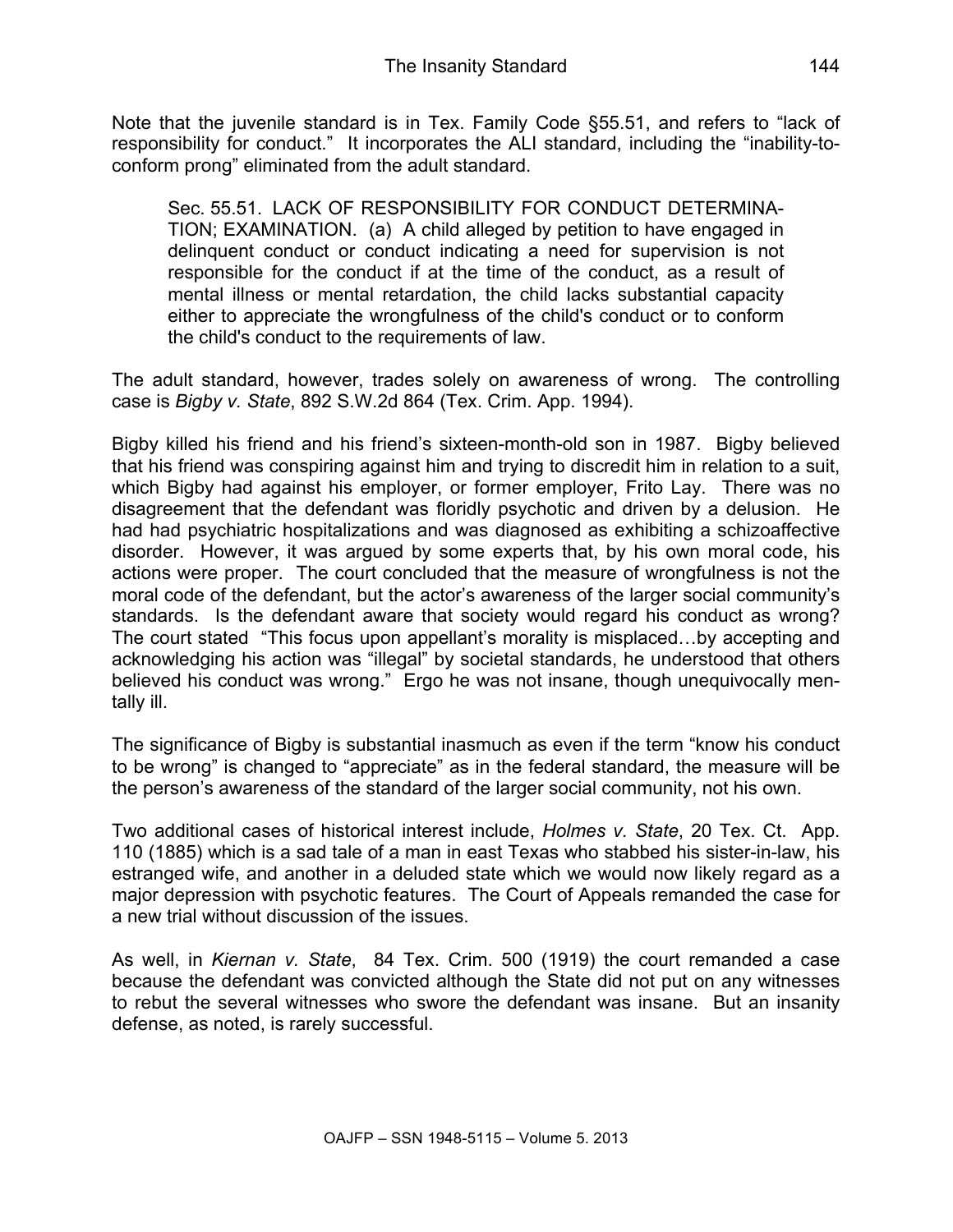Texas issues with regard to an insanity defense include the following:

• Insanity is not a medical issue

One of the pivotal cases in Texas jurisprudence concerning the law of insanity was *Graham v. State*, 566 S.W.2d 941 (Tex. Crim. App. 1978)(en banc). The defendant was undisputedly schizophrenic and initially not competent to stand trial. The applicable standard at the time was the ALI standard. The court noted that a person might, from a medical point of view, be insane "by reason of mental disease" but from a legal aspect, not yet having reached the point where he is "unable to distinguish right from wrong and to know the nature and consequences of his act…"

The court stated in language that has often been quoted since:

The issue is not strictly medical, and expert witnesses, although capable of giving testimony that may aid the jury in its determination of the ultimate issue, are not capable of dictating determination of that issue. Only the jury can join the non-medical components that must also be considered in deciding the ultimate issue. That ultimate issue of criminal responsibility is beyond the province of expert witnesses. Were it otherwise, the issue would be tried in hospitals rather than the courts.

Voluntary intoxication is no defense

In *Taylor v. State*, 856 S.W.2d 459 (Tex. App. – Houston [1st Dist.] 1993), aff'd 885 S.W.2d 154 (Tex. Crim. App. 1994), the defendant pled "not guilty by reason of insanity" after murdering her four-year-old daughter. That the defendant was mentally ill there was no question; however, she had used marijuana extensively, which either contributed to triggering a psychotic episode or to the loosening of her ability to evaluate her actions and/or modulate her behavior. The court emphasized that "voluntary intoxication is no defense to the commission of a crime." In the Court of Criminal Appeals opinion, the court stated, "for purposes of this section 'intoxication' means disturbance of mental or physical capacity resulting from the introduction of any substance into the body...." Id. at 154. The court noted that intoxication might be introduced as a mitigating factor at punishment because of temporary insanity induced by the intoxicating agent. In this case the record did not reflect that the defendant was intoxicated to the point of temporary insanity, yet there was "some evidence" of intoxication that experts testified of the contribution of her marijuana use to her behavior, thus an instruction to the jury on that point was appropriate. This position is statutory in Tex. Penal Code §8.04.

• Psychosis does not establish insanity

The fundamental feature of this issue is that the mere presence of psychosis does not establish that a person is insane. The State's expert noted in the Taylor case that, although the defendant exhibited a severe mental defect, she was aware that her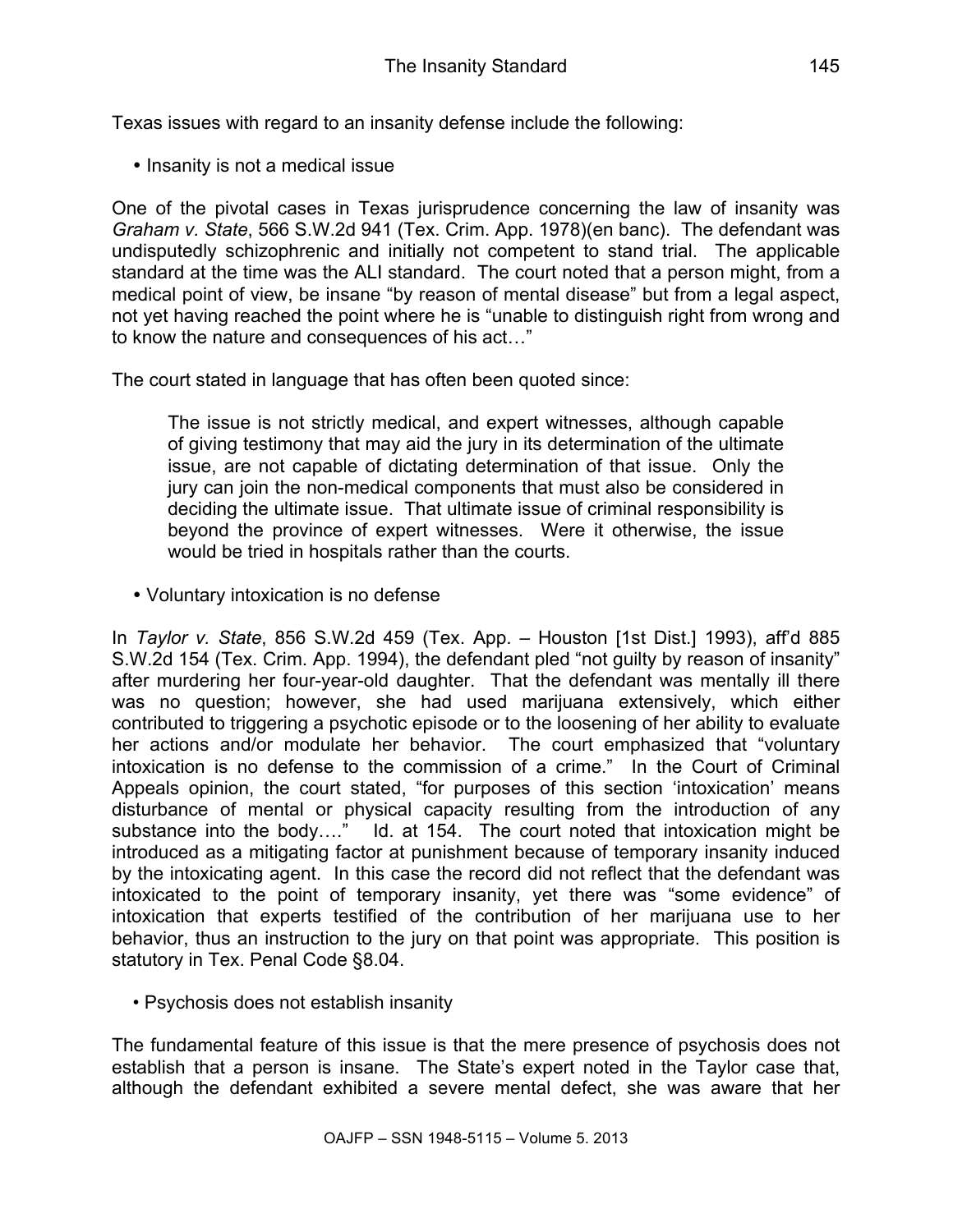actions were wrong and, indeed, underwent an internal struggle to rationalize her behavior. The Appellate Court cited the well-known phrase from Graham: "The ultimate issue of criminal responsibility is beyond the province of expert witnesses. Were it not, the issue would be tried in hospitals rather than courts…. In this regard, it is well established that a jury may accept or reject, in whole or in part, the opinion testimony of physicians, and can accept lay testimony over that of experts" Id, at 468.

Thus, while psychosis does not establish insanity, it is best thought of as a necessary, but not sufficient condition. To illustrate, mere psychopathy, in the absence of a legitimate psychotic disorder, does not insanity make, see *Foucha v. Louisiana*, 504 U.S. 71 (1992). Texas codifies this definition in Tex. Penal Code §8.01(b). The term "mental disease or defect" does not include an abnormality manifested only by repeated criminal or otherwise antisocial conduct; in short, an antisocial personality disorder is insufficient.

But, take note that "mental disease or defect" would, or could, include conditions not classified in the Tex. Health & Safety Code § 571.003(14) as a "mental illness," which reads:

'Mental illness' means an illness, disease, or condition, other than epilepsy, senility, alcoholism, or mental deficiency, that: (A) substantially impairs a person's thought, perception of reality, emotional process, or judgment; or

(B) grossly impairs behavior as demonstrated by recent disturbed behavior.

# **Post-acquittal civil commitment proceedings**

A person is found "not guilty by reason of insanity" (NGRI) if:

• The State establishes beyond a reasonable doubt that the alleged conduct constituting the offense was committed by the defendant. Tex. Crim. Proc. §46C.153(a)(1); and

• The defense has established by a preponderance of the evidence that the defendant was insane at the time of the alleged conduct. Id. 46C.153(a)(2).

If a defendant is acquitted NGRI, the court must then decide if the act with which the defendant was charged involved conduct that:

- caused serious bodily injury to another person;
- placed another person in imminent danger of serious bodily injury; or
- consisted of a threat of serious bodily injury to another person through the use of a deadly weapon. Id. 46C.157

If the answer to any one of the foregoing is "no," i.e. no dangerous conduct, then the court must decide if the person remains mentally ill or is a person with mental retardation. If the answer to the second quest is "yes," then the person is transferred to the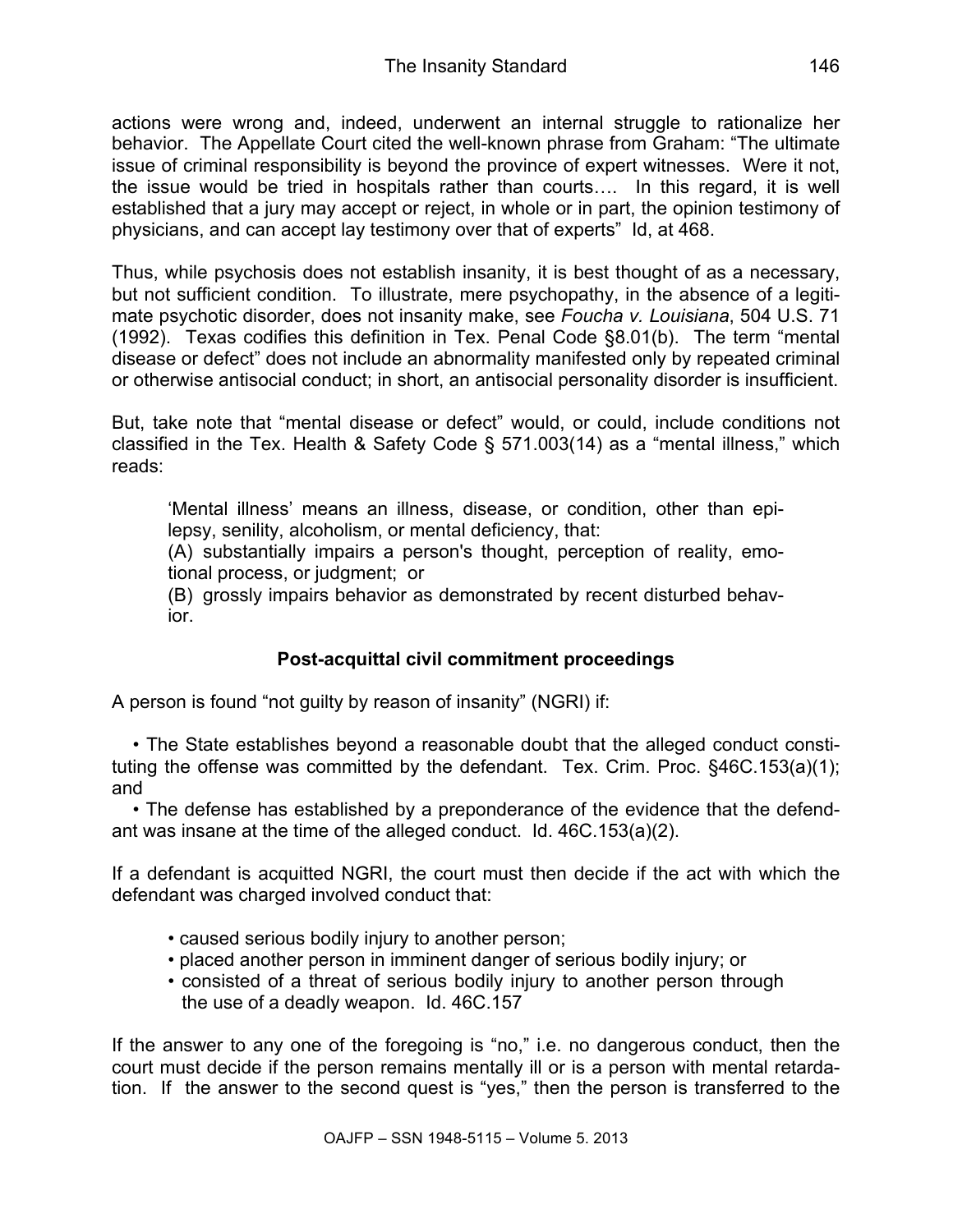civil court having mental-health jurisdiction for further proceedings consistent with such a determination. Id. 46C. Subchapter E. Essentially, if the matter does not involve dangerous conduct the criminal court relinquishes jurisdiction. And, if the person is nondangerous but no longer mentally ill, or a person with mental retardation, then the person is to be discharged.

On the other hand, in the circumstance wherein the person is found to have engaged in dangerous conduct, and there is present evidence either of mental illness or mental retardation, the criminal court retains jurisdiction for all subsequent civil mental-health proceedings which are, in fact, a separate class of civil commitment proceeding (of which there are eight in Texas; i.e. mental illness, mental retardation, substance abuse, communicable disease, sexually violent predator, 46B.102 and 46B.103 civil commitments, and NGRI).

Initially there is a mandatory 30-day commitment to a maximum-security facility of the state hospital system,<sup>14</sup> followed by evaluation to ascertain if the defendant meets commitment criteria and, if so, a 180-day commitment follows, with a possibility of renewal in one-year increments. Note, however, that the commitment criteria differ from the ordinary civil standard and are whether the person, because of a mental illness, poses a likely danger to others. Oddly, a person could be adjudicated as dangerous to self and committed for related treatment, yet be subject to an outpatient order from a criminal court on the grounds of dangerousness to others!

Further discussion of the procedural details of civil mental-health proceedings appertaining to NGRI's are beyond the scope of this brief article.

### **Conclusions**

This article has focused upon the history of the development of the insanity standard, beginning with the M'Naghten case in 1843 through to the present, with an eye toward the Texas standard. The current standard in Texas is a return to M'Naghten with an emphasis upon the cognitive features associated with the act with which one is charged, and more particularly, if the defendant was, at the time of the act with which charged, aware that the act was illegal or as the courts have said, "the sort of thing he ought not to do." Presence of mental disease or defect, while a necessary condition for an NGRI determination, is not sufficient.

Conclusions which might follow from this historical review include, but are not limited to:

• There is necessity for examiners conducting evaluations of a defendant's mental state at the time of the offense to become not merely aware of the statutory standard existing in the jurisdiction in which the evaluation is conducted, but case law which may significantly elucidate the standard, some of which may be counter intuitive.

<sup>&</sup>lt;sup>14</sup> Tex. Code Crim. Proc. art. 46B.251(a).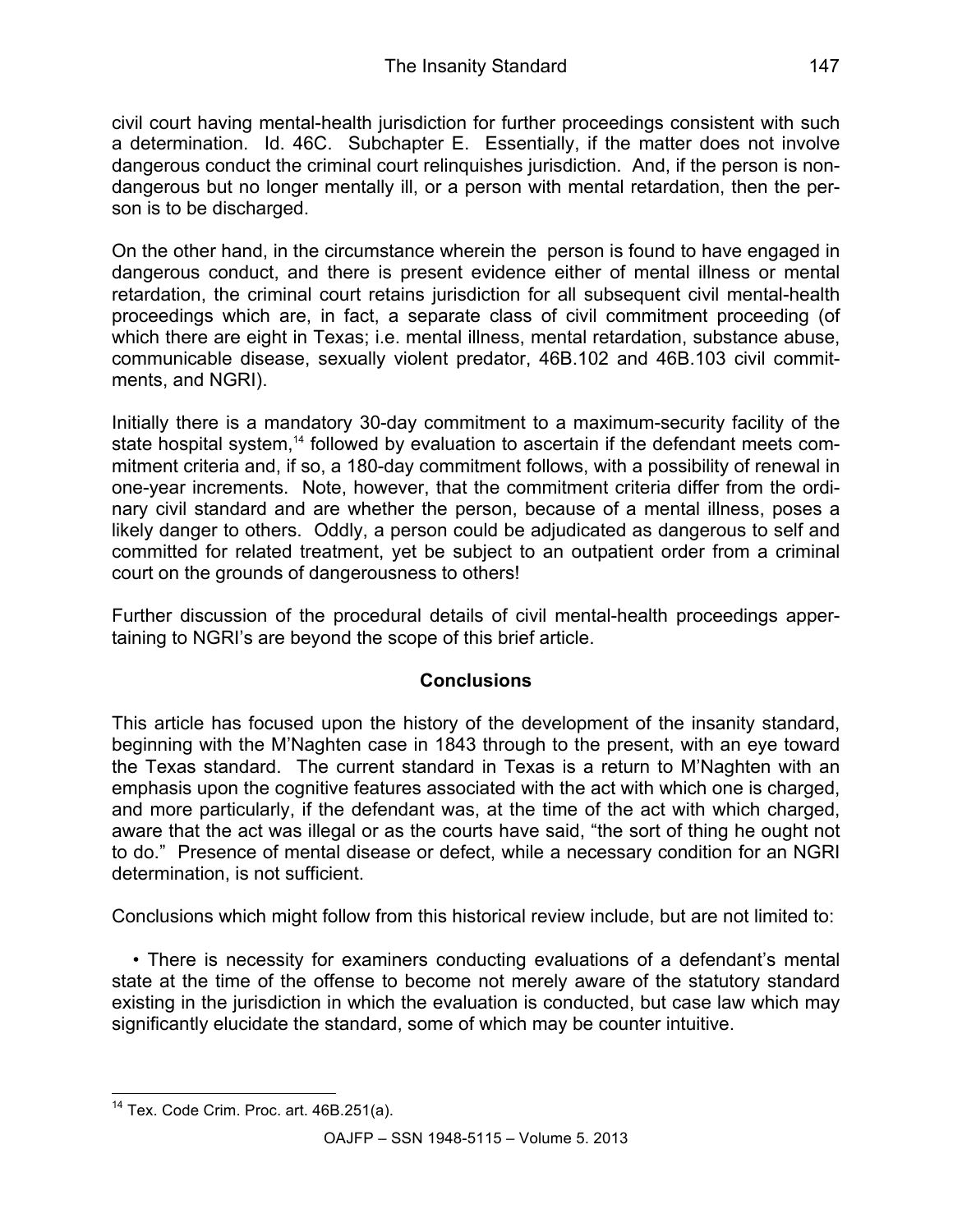• While juries may or may not be told of the consequences of an NGRI verdict, examiners would be well advised to be aware of the statutory requirements as may relate to the defendant's present state of mind, i.e. whether he/she meets criteria for civil commitment at the present moment, as opinions on that issue are likely to be sought. Moreover, the standard for NGRI commitments may differ from that of ordinary civil commitments. For example, in Texas an NGRI commitment is based upon the presence of mental illness and dangerousness to others alone. Dangerousness to self is not the standard; yet the examiner may be asked to offer an opinion on the topic generally.

• Finally, because legislatures regularly entertain proposed changes to the law, examiners may well have a significant contribution to make if aware of the literature bearing on the topic, e.g. the difference between "know" and "appreciate," or issues of risk assessment as related to dangerousness to others.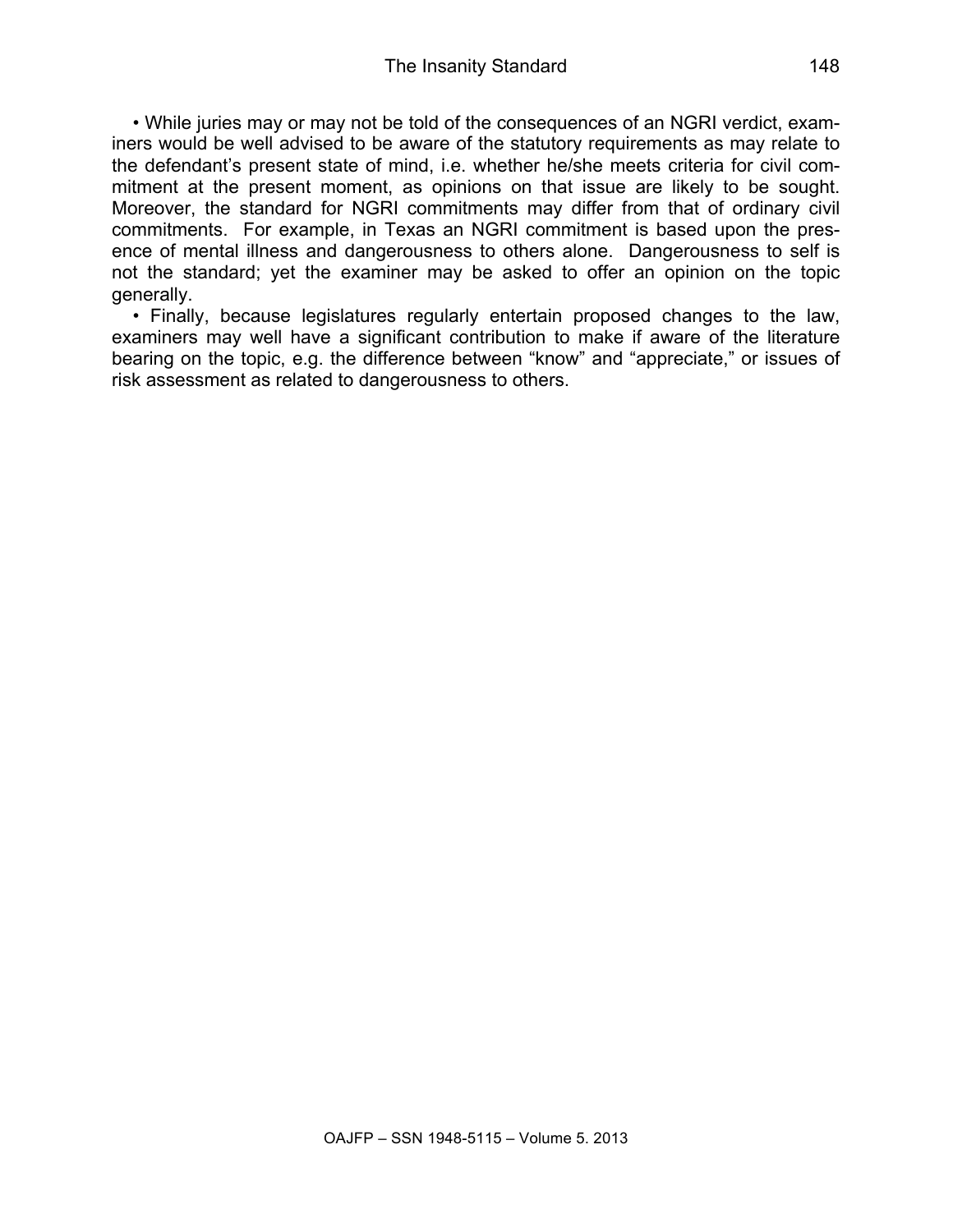#### **Appendix Insanity Standard in 50 States**

Note: The following is understood to be a general description, as each state may rely upon slight, or sometimes substantial, variations. Readers are encouraged to look carefully at the relevant statute.

| <b>State</b>         | Standard                                                             |
|----------------------|----------------------------------------------------------------------|
| Alabama              | M'Naghten - Ala. Code § 13A-3-1                                      |
| Alaska               | M'Naghten - Alaska Stats. § 12.47.010(a). GBMI permitted (AS         |
|                      | 12.47.030)                                                           |
| Arizona              | M'Naghten - Ariz. Rev. Stat. § 13-502, Arizona also permits a Guilty |
|                      | but Insane verdict,                                                  |
| Arkansas             | ALI standard - Ark. Code Ann. § 5-2-312                              |
| California           | M'Naghten -- Cal. Penal Code § 25                                    |
| Colorado             | M'Naghten -- Colo. Rev. Stat. §16-8-101                              |
| Connecticut          | ALI standard -- Conn. Gen. Stat. § 53-13                             |
| Delaware             | M'Naghten - Del. Code Ann. tit. 11 § 401, GBMI verdict permitted     |
| D. C.                | M'Naghten - (modified) 18 U.S.C. 17                                  |
| Florida              | M'Naghten - (modified) Fla. Stat. § 775.027                          |
| Georgia              | M'Naghten - O.C.G.A. § 16-3-2, GBMI permitted in felony cases        |
| Hawaii               | ALI standard - Haw. Rev. Stat. § 704-400                             |
| Idaho                | Abolished insanity defense - GBMI only, Idaho Code § 19-2523         |
| <b>Illinois</b>      | M'Naghten - III. Rev. Stat. § 720 5/6-2, GBMI permitted              |
| Indiana              | M'Naghten - Ind. Code Ann. § 35-41-3-6                               |
| lowa                 | ALI standard, Iowa Code Ann. § 701.4                                 |
| <b>Kansas</b>        | Abolished insanity defense - Kan. Stat. Ann. § 22-3221, presence of  |
|                      | mental state sufficient to exclude mens rea                          |
| Kentucky             | ALI standard, Ky. Stat. Ann. § 504.020, GBMI permitted               |
| Louisiana            | M'Naghten - La. Rev. Stat. Ann. § 14:14                              |
| Maine                | M'Naghten - modified - 17-A M.R.S.A. § 39                            |
| Maryland             | ALI standard - Md. Code Ann. § 3-109                                 |
| <b>Massachusetts</b> | ALI standard - non statutory, see Commonwealth v. McHoul, 226        |
|                      | N.E.2d 556 (Mass. 1967)                                              |
| Michigan             | ALI standard - MCL §768.21a, adds guilty but mentally ill verdict,   |
|                      | MCL § 768.36                                                         |
| Minnesota            | M'Naghten standard - Minn. Stat. § 611.026                           |
| Missouri             | M'Naghten standard - Mo. Rev. Stat. § 552.030                        |
| Mississippi          | M'Naghten standard - non statutory, see Laney v. State, 486 So.2d    |
|                      | 1241 (Miss. 1986)                                                    |
| Montana              | Abolished insanity defense - Mont. Code Ann. § 46-14-101, mental     |
|                      | state mitigating at sentencing                                       |
| Nebraska             | M'Naghten standard - non statutory, see State v. McGhee, 742         |
|                      | N.W.2d 497 (Neb. 2007)                                               |
| Nevada               | ALI standard & GBMI, Nev. Rev. Stat. Ann. § 174.035                  |